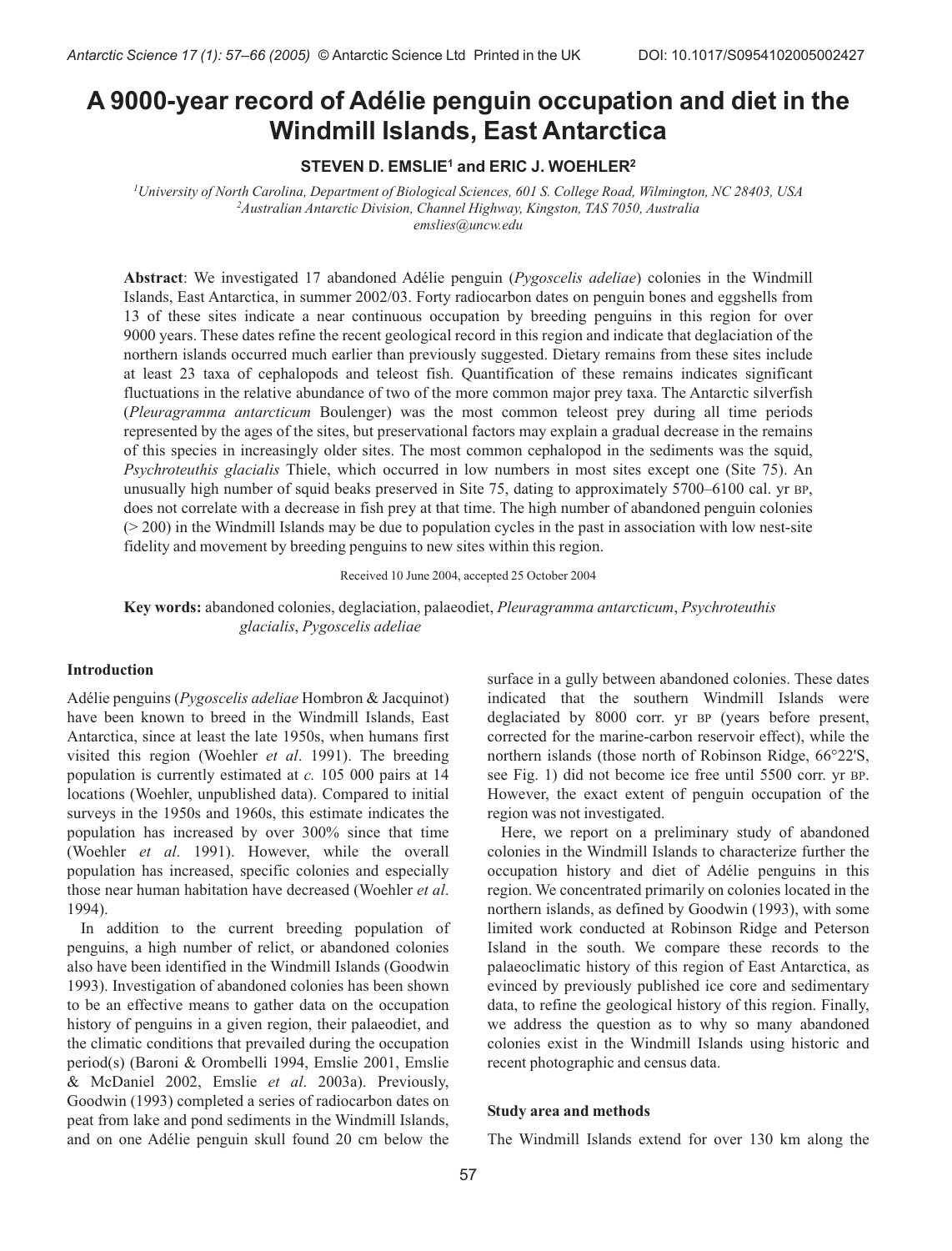

coast of East Antarctica between 66°12'–66°30'S (Fig. 1). Numerous ice free shorelines, islands, and marine terraces occur within this region with active Adélie penguin colonies located on Clark and Bailey peninsulas to the north, and extending to Peterson Island to the south (Woehler *et al*. 1991). Even though numerous abandoned pebble mounds occur within one geographic area (e.g. Bailey Peninsula), we refer to each of the abandoned mounds as 'colonies', and not 'subcolonies' as defined by Ainley (2002). We use this more general terminology for our sites since each mound could represent a different occupation period from others in a given region. Thus, there would be no true subcolonies (*sensu* Ainley 2002) if all the mounds were occupied at different times and designating each one as a colony is therefore more logical

Ground surveys were conducted in January and February 2003 to locate and map abandoned colonies and subcolonies using Global Positioning System (GPS). While incomplete, these surveys resulted in the identification of hundreds of abandoned colonies, especially near extant colonies. Not all of the abandoned colonies that were mapped were numbered and only 17 were excavated (Table I). These sites include 11 on Bailey Peninsula, two each at Robinson Ridge, Clark Peninsula, and at Peterson Island (Fig. 1). In

**Fig. 1.** Map showing the location of the Windmill Islands in Antarctica (bottom left) and the locations of major geographic features where abandoned penguin colonies were located (see Table I for GPS locations of the 17 sites discussed in the text).

addition, modern penguin guano was sampled at two active colonies on Clark Peninsula and Shirley Island.

Excavations were conducted by establishing 1 x 1 m pits near the centre of each abandoned colony. Loose surface pebbles not mixed with sediments were removed as level 1 in each pit to a depth where ornithogenic sediments were first encountered, usually 5–15 cm below the present surface. Thereafter, the pit was excavated in 5 cm levels until bedrock or the bottom of the ornithogenic sediments (recognized by a distinct change in colour and texture) was reached. At the conclusion of the excavations, each pit was backfilled with rock and pebbles; surface pebbles with vegetation were replaced so that little or no evidence of the pit was visible on the surface.

The amount of all excavated sediments was quantified using 14 litre buckets to measure the total volume removed from each level, so that data could be quantified between levels of different ages in the same and different pits. These sediments were then washed through three stacked sieves with square mesh sizes of  $0.64$ ,  $0.32$ , and  $0.025$  cm<sup>2</sup>. Organic remains (bone and feather) from the top sieve were sorted and removed during the washing process. Sediments from the middle screen were dried and sorted in the lab. The finer sediments from the bottom screen were dried and re-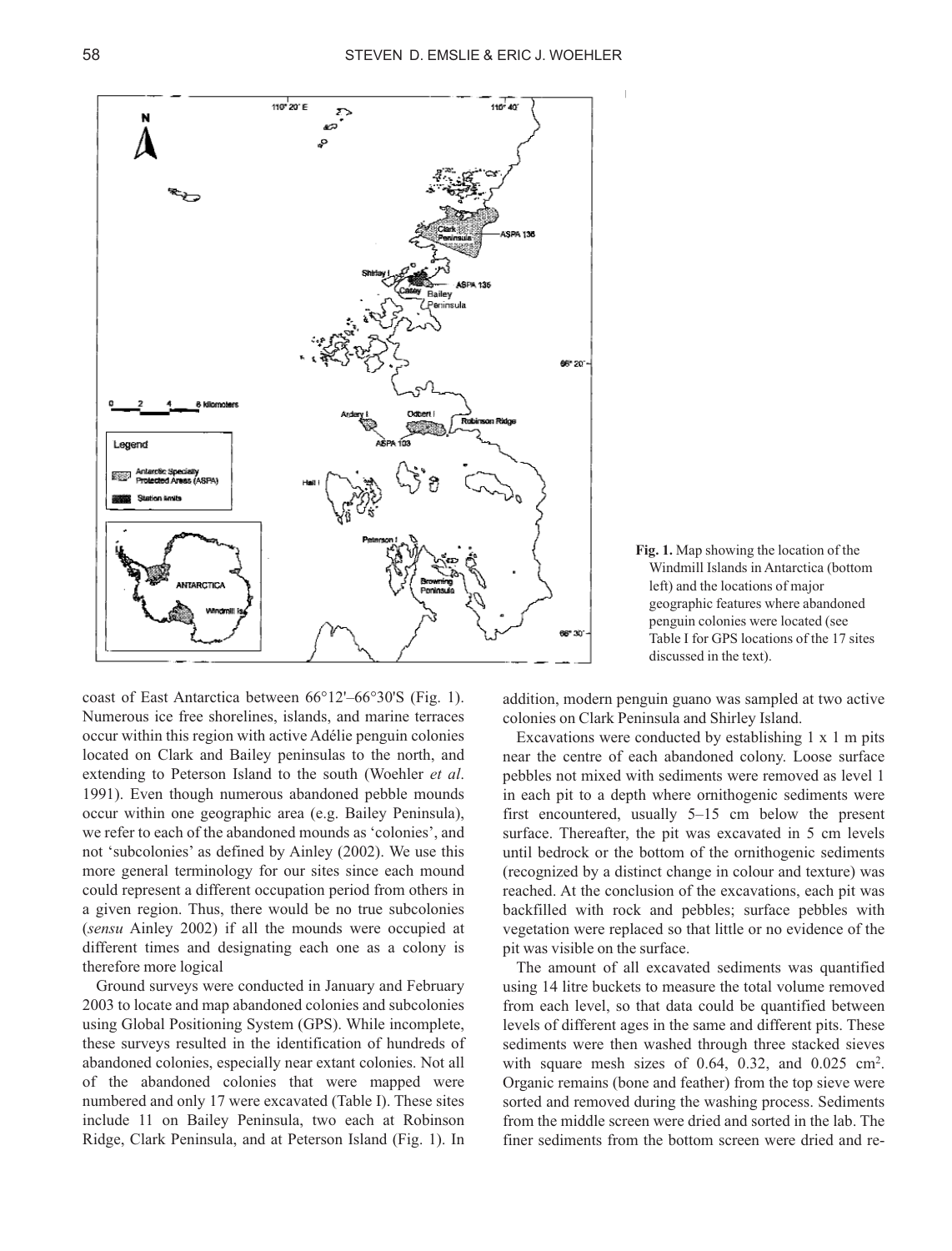

**Fig. 2.** Distribution of 40 calibrated radiocarbon dates on penguin remains from the Windmill Islands, East Antarctica. Two points are plotted to show the  $2\sigma$  range in cal. yr BP for each dated sample from 13 sites (see Table II). Site acronyms are: BP = Bailey Peninsula, CP = Clark Peninsula, RR = Robinson Ridge.

screened through 1 mm and 0.25 mm geology sieves, then sorted under a low-power stereomicroscope to recover fish bones, otoliths, squid beaks and other dietary remains. In most cases, the large amount of this fine sediment necessitated that only a subsample of this sediment could be sorted in the lab. In those cases, the proportion sorted (a minimum of 15%) was quantified by dry mass for

**Table I.** Abandoned penguin colonies excavated in the Windmill Islands, East Antarctica, giving GPS locations, depth of excavations, and total dry mass of screened sediments (1 mm and 0.25 mm screens).

| Site             | GPS position (lat./long.) | Depth<br>(cm) | Sediment mass<br>(g) |  |  |  |  |  |  |
|------------------|---------------------------|---------------|----------------------|--|--|--|--|--|--|
| Bailey Peninsula |                           |               |                      |  |  |  |  |  |  |
| Site 2           | 66°17'0.03"S/110°31'45.0" | 12            | 5959                 |  |  |  |  |  |  |
| Site 4           | 66°17'02.6"S/110°31'43.4" | 15            | 7295                 |  |  |  |  |  |  |
| Site 7           | 66°16'48.3"S/110°31'05.4" | 18            | 14588                |  |  |  |  |  |  |
| Site 15          | 66°16'53.1"S/110°30'46.9" | 53            | 21701                |  |  |  |  |  |  |
| Site 17          | 66°16'51.7"S/110°30'44.2" | 40            | 20444                |  |  |  |  |  |  |
| Site 30          | 66°17'09.8"S/110°29'54.8" | 64            | 17467                |  |  |  |  |  |  |
| Site 35          | 66°17'11.9"S/110°30'04.5" | 53            | 11444                |  |  |  |  |  |  |
| Site 44          | 66°17'11.7"S/110°29'55.4" | 46            | 15794                |  |  |  |  |  |  |
| Site 61          | 66°17'07.2"S/110°30'24.0" | 48            | 16525                |  |  |  |  |  |  |
| *Site 66         | 66°16'56.6"S/110°32'24.5" | 50            | 10488                |  |  |  |  |  |  |
| *Site 69         | 66°16'58.0"S/110°32'30.0" | 35            | 12227                |  |  |  |  |  |  |
| Robinson Ridge   |                           |               |                      |  |  |  |  |  |  |
| Site 72          | 66°22'14.0"S/110°35'06.4" | 36            | 5833                 |  |  |  |  |  |  |
| Site 75          | 66°22'04.6"S/110°35'04.9" | 40            | 24759                |  |  |  |  |  |  |
| Clark Peninsula  |                           |               |                      |  |  |  |  |  |  |
| **Site 78        | 66°15'17.6"S/110°33'51.3" | 38            | 8322                 |  |  |  |  |  |  |
| **Site 80        | 66°15'07.8"S/110°33'28.7" | 27            | 9140                 |  |  |  |  |  |  |
| Peterson Island  |                           |               |                      |  |  |  |  |  |  |
| Site 1           | 66°26'59.7"S/110°30'12.6" | 30            | 8878                 |  |  |  |  |  |  |
| Site 3           | 66°26'51.0"S/110°30'29.5" | 45            | 29233                |  |  |  |  |  |  |

\*Denotes sites within Antarctic Specially Protected Area 135.

\*\*Denotes sites within Antarctic Specially Protected Area 136.

comparison to other samples.

Dietary remains (otoliths and squid beaks) were identified by W. Walker, National Marine Mammal Laboratory, Seattle. These remains are quantified by total number of identifiable specimens and by the minimum number of individuals (MNI) per taxon per excavated level. MNI was

**Table II.** Radiocarbon dates (in yrs BP) on Adélie penguin (*Pygoscelis adeliae*) bone collagen and eggshell carbonates from abandoned penguin colonies in the Windmill Islands, East Antarctica. Conventional dates were corrected and calibrated for the marine-carbon reservoir effect using a ∆R  $= 750 \pm 50$  years (see Emslie 1995) and the MARINE98 database of Stuiver & Reimer (1993). The laboratory number (NZA, Rafter Radiocarbon Lab, New Zealand), conventional date (in <sup>14</sup>C yr BP), mean calibrated date (in cal. yr BP), and calibrated  $2\sigma$  range (95% confidence interval, in cal. yr BP) also are provided.

| Site/provenience Material Lab. no. |                            |                  |                              | Conventional                   |              | Calibrated             |  |  |  |
|------------------------------------|----------------------------|------------------|------------------------------|--------------------------------|--------------|------------------------|--|--|--|
|                                    |                            |                  |                              | date                           | mean         | range<br>$(2\sigma)$   |  |  |  |
| Peterson Island                    |                            |                  |                              |                                |              |                        |  |  |  |
| Site 1                             | Level 4                    | Bone             | NZA 18038                    | $1356 \pm 40$                  | 266          | 396-78                 |  |  |  |
|                                    | Level 5                    | Bone             | <b>NZA18079</b>              | $1433 \pm 40$                  | 305          | 460-238                |  |  |  |
| Site 3                             | Level 8                    | Bone             | NZA 18080                    | $2539 \pm 40$                  | 1316         | 1476-1229              |  |  |  |
|                                    | Casey station area         |                  |                              |                                |              |                        |  |  |  |
|                                    | Site 15 Level 2            | Bone             | <b>NZA18075</b>              | $4054 \pm 40$                  | 3153         | 3321-2949              |  |  |  |
|                                    | Level 6                    | Eggshell         | NZA 17711                    | $4242 \pm 40$                  | 3364         | 3520-3225              |  |  |  |
|                                    | Level 9                    | Eggshell         | NZA 17710                    | $9182 \pm 55$                  | 8925         | 9284-8802              |  |  |  |
|                                    | Site 17 Level 2            | Bone             | <b>NZA18076</b>              | $4009 \pm 40$                  | 3074         | 3259-2887              |  |  |  |
|                                    | Level 3                    | Bone             | <b>NZA18035</b>              | $4042 \pm 40$                  | 3137         | 3313-2939              |  |  |  |
|                                    | Level 7                    | Eggshell         | <b>NZA 17712</b>             | $8952 \pm 60$                  | 8690         | 8921-8475              |  |  |  |
|                                    | Site 30 Level 6            | Eggshell         | <b>NZA 17696</b>             | $8562 \pm 55$                  | 8290         | 8400-8113              |  |  |  |
|                                    | Level 9                    | Eggshell         | <b>NZA17695</b>              | $8969 \pm 50$                  | 8717         | 8924-8517              |  |  |  |
|                                    | Level 10                   | Eggshell         | <b>NZA17694</b>              | $9168 \pm 50$                  | 8917         | 9277-8800              |  |  |  |
|                                    | Site 35 Level 2            | Bone             | <b>NZA17802</b>              | $6869 \pm 45$                  | 6541         | 6709-6392              |  |  |  |
|                                    | Level 4                    | Bone             | <b>NZA17699</b>              | $7310 \pm 45$                  | 7081         | 7233-6889              |  |  |  |
|                                    | Level 5                    | Eggshell         | <b>NZA17690</b>              | $7954 \pm 85$                  | 7658         | 7853-7493              |  |  |  |
|                                    | Level 7                    | Eggshell         | NZA 17692                    | $7761 \pm 45$                  | 7498         | 7607-7403              |  |  |  |
|                                    | Level 8                    | Eggshell         | <b>NZA17691</b>              | $8343 \pm 50$                  | 8023         | 8178-7916              |  |  |  |
|                                    | Site 44 Level 2            | Bone             | <b>NZA17805</b>              | $7138 \pm 45$                  | 6853         | 7011-6684              |  |  |  |
|                                    | Level 4                    | Eggshell         | <b>NZA17709</b>              | $7719 \pm 65$                  | 7458         | 7598-7316              |  |  |  |
|                                    | Level 7                    | Eggshell         | NZA 17708                    | $7926 \pm 45$                  | 7640         | 7754-7541              |  |  |  |
|                                    | Level 8                    | Eggshell         | <b>NZA17697</b>              | $9012 \pm 55$                  | 8789         | 8950-8557              |  |  |  |
|                                    | Site 61 Level 3            | Eggshell         | NZA 17689                    | $7755 \pm 50$                  | 7492         | 7607-7392              |  |  |  |
|                                    | Level 4                    | Eggshell         | <b>NZA17688</b>              | $7289 \pm 50$                  | 7024         | 7222-6860              |  |  |  |
|                                    | Level 7                    | Eggshell         | <b>NZA17687</b>              | $7957 \pm 50$                  | 7660         | 7793-7555              |  |  |  |
|                                    | Level 8                    | Eggshell         | <b>NZA 17685</b>             | $8461 \pm 60$                  | 8162         | 8339-7975              |  |  |  |
|                                    |                            | Eggshell         | NZA 17686                    | $7921 \pm 50$                  | 7633         | 7756-7508              |  |  |  |
|                                    | Site 66 Level 4            | Bone             | <b>NZA18037</b>              | $3179 \pm 40$                  | 2061         | 2271-1901              |  |  |  |
|                                    | Level 5<br>Site 69 Level 4 | Bone<br>Eggshell | <b>NZA18078</b><br>NZA 17693 | $3197 \pm 40$<br>$5910 \pm 45$ | 2093<br>5553 | 2286-1923<br>5642-5327 |  |  |  |
|                                    | Level 5                    | Bone             | NZA 17804                    | $7451 \pm 60$                  | 7236         | 7392-7029              |  |  |  |
|                                    | Site 75 Level 5            | Bone             | <b>NZA17803</b>              | $6225 \pm 50$                  | 5873         | 5984-5677              |  |  |  |
|                                    |                            | Bone             | NZA 17905                    | $6292 \pm 40$                  | 5912         | 6089-5755              |  |  |  |
|                                    | Site 78 Level 1            | Bone             | <b>NZA17682</b>              | $5012 \pm 40$                  | 4384         | 4521-4178              |  |  |  |
|                                    | Level 3                    | Bone             | NZA 17683                    | $5085 \pm 40$                  | 4439         | 4625-4288              |  |  |  |
|                                    | Level 5                    | Bone             | NZA 17698                    | $5081 \pm 40$                  | 4435         | 4619-4284              |  |  |  |
|                                    | Level 6                    | Bone             | NZA 17684                    | $5849 \pm 50$                  | 5460         | 5592-5293              |  |  |  |
|                                    | Site 80 Level 2            | Bone             | <b>NZA18036</b>              | $4780 \pm 45$                  | 4059         | 4234-3852              |  |  |  |
|                                    | Level 3                    | Bone             | <b>NZA18077</b>              | $4641 \pm 40$                  | 3849         | 4050-3681              |  |  |  |
|                                    | Level 4                    | Eggshell         | <b>NZA 17713</b>             | $5037 \pm 40$                  | 4403         | 4557-4225              |  |  |  |
|                                    |                            | Bone             | <b>NZA18134</b>              | $4812 \pm 45$                  | 4084         | 4280-3892              |  |  |  |
|                                    |                            |                  |                              |                                |              |                        |  |  |  |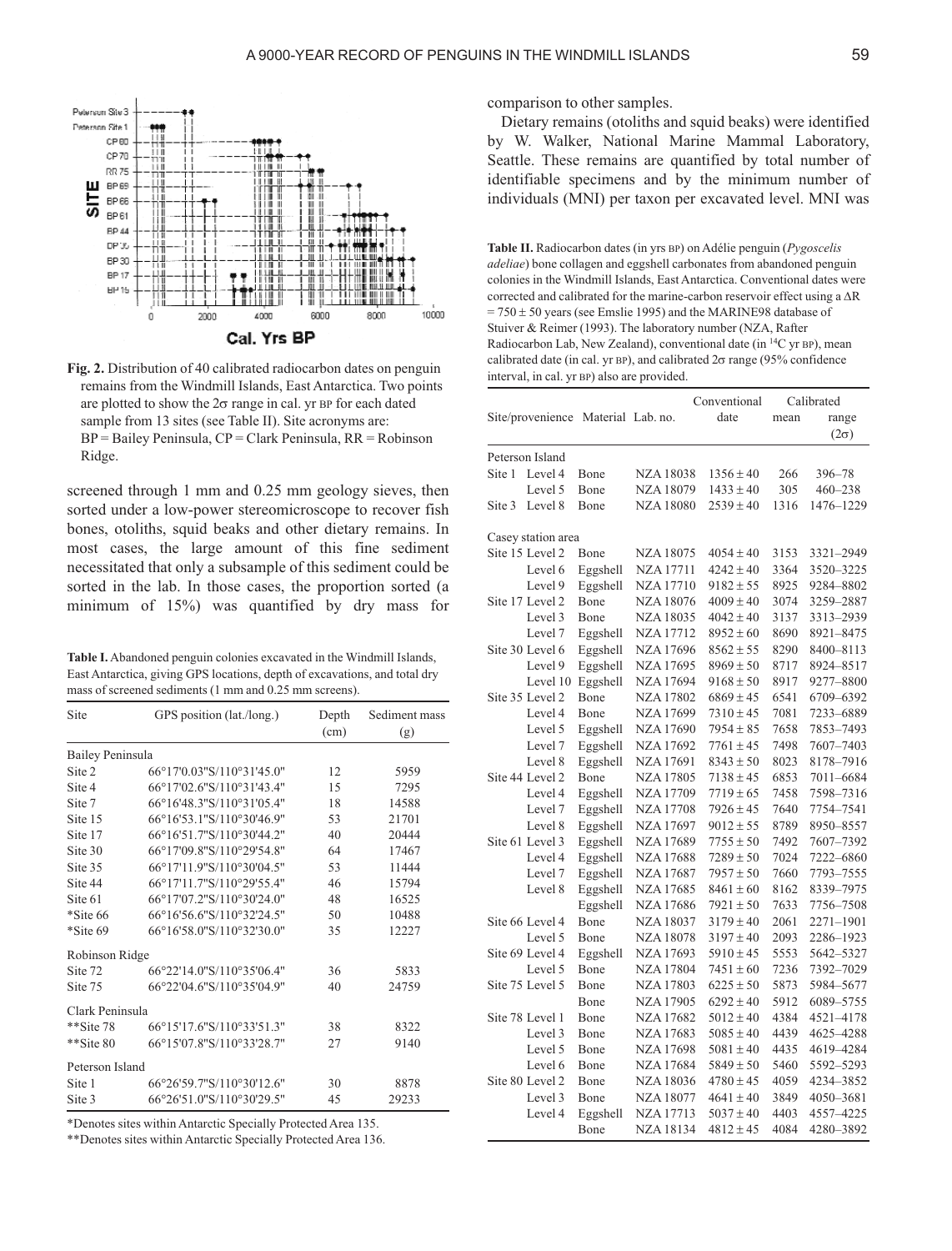**Table III.** Age category and 2σ range in age (in cal. yr BP) of dated levels of active and abandoned Adélie penguin colonies excavated in the Windmill Islands, East Antarctica. Dated sites/levels are grouped by similar ages with total dry mass (g) of sorted sediments and the percent sorted of total dry mass of all sediments (1 mm and 0.25 mm screens).

| Age<br>category | Range<br>(cal. yr BP) | Site/levels                | Sorted<br>mass(g) | % Total<br>mass |
|-----------------|-----------------------|----------------------------|-------------------|-----------------|
| $\theta$        | Modern                | Active colonies            | 862               | 100             |
| 1               | $100 - 500$           | Peterson Site 1, Level 4–5 | 2494              | 50              |
| 2               | 1900-2300             | Site 66, Level 4-5         | 1063              | 26              |
| 3               | 2900-3500             | Site 15, Level 2-6;        | 9006              | 34              |
|                 |                       | Site 17, Level 2-3         |                   |                 |
| $\overline{4}$  | 3700-4200             | Site 80, Level $2-3$       | 2237              | 50              |
| 5               | 4200-4600             | Site 78, Level 1-5;        | 3767              | 41              |
|                 |                       | Site 80, Level 4           |                   |                 |
| 6               | 5300-5600             | Site 69, Level 4;          | 919               | 15              |
|                 |                       | Site 78, Level 6           |                   |                 |
| 7               | 5700-6100             | Site 75, Level 5           | 1819              | 21              |
| 8               | 6400-7000             | Site 35, Level 2;          | 978               | 15              |
|                 |                       | Site 44, Level 2           |                   |                 |
| 9               | 6900-7600             | Site 35, Level 4;          | 3503              | 25              |
|                 |                       | Site 44, Level 4           |                   |                 |
| 10              | 7400-8300             | Site 35, Level 5-7;        | 3112              | 30              |
|                 |                       | Site 44, Level 7;          |                   |                 |
|                 |                       | Site 61, Level 7-8         |                   |                 |
| 11              | 7900-8200             | Site 30, Level 6;          | 1240              | 49              |
|                 |                       | Site 35, Level 8           |                   |                 |
| 12              | 8500-9300             | Site 15, Level 9;          | 2970              | 38              |
|                 |                       | Site 17, Level 7           |                   |                 |
|                 |                       | Site 30, Level 9-10;       |                   |                 |
|                 |                       | Site 44, Level 8           |                   |                 |

determined for each identified fish species by counting the most abundant side (right or left) of whole otoliths. Otolith halves of unknown side were counted and divided by two, then divided by two again to provide a conservative MNI estimate that was added to that based on whole otoliths to obtain a total MNI for each species and level. MNI for squid were calculated by counting the most abundant portion (upper or lower beak) plus the number of upper or lower halves divided by two.

To assess changes in penguin diet through time, data from specific dated levels from each site were grouped by similar ages and assigned an arbitrary age category from 0 (modern) to 12 (oldest). MNIs of fish and squid taxa were summed from all levels within each of these age categories. To normalize the data against variable amounts of sediments excavated and sorted from each site, all MNIs of the two most common prey taxa, Antarctic silverfish (*Pleuragramma antarcticum* Boulenger) and squid (*Psychroteuthis glacialis* Thiele), were divided by the proportion of dry sediments that were sorted in each age category. These data were then plotted by age category and analysed using a contingency table and Chi square. Correlation analyses of dietary trends between these two prey taxa were performed using Kendall Tau and Spearman Rank tests using JMP IN software version 3.2.1 (SAS Institute Inc.).

Radiocarbon dates on penguin bone and eggshell were completed using accelerator mass spectrometry (AMS). Forty samples were submitted to Massey University and the Rafter Radiocarbon Laboratory, New Zealand, and the resulting dates are reported with NZ numbers assigned by this lab. All dates were corrected and calibrated using a ∆R  $= 750 \pm 50$  years and the CALIB 4.1 program (Stuiver & Reimer 1993, see also Emslie *et al*. 2003a for a discussion of this method) and are reported here in calendar years before present (cal. yr  $BP$ ). A  $2\sigma$  range for each date also is provided to give a 95% confidence interval that the true age of the specimen falls within this range.

#### **Results**

A summary of each excavated site, its location, and the depth of excavation is provided in Table I. Except for small fragments, very little bone was recovered from most of the sites and organic remains within the ornithogenic sediments were limited primarily to hundreds of eggshell fragments and dietary remains (otoliths and squid beaks). When present, bone was preferentially used for radiocarbon dating; eggshell was used when bone was absent or insufficient for obtaining a reliable date. Forty radiocarbon dates (21 bone, 19 eggshell) from 13 of the 17 excavated sites indicate a range in penguin occupation in the Windmill Islands beginning at approximately 9000 cal. yr BP and extending to the present (Fig. 2 and Table II). When dated levels are grouped by age categories (Table III), gaps of approximately 100 to 600 years occur between the 2σ range of some of these categories and suggest brief periods of abandonment of the Windmill Islands by breeding Adélie penguins. However, since only 17 of hundreds of abandoned colonies were sampled in this study, we interpret our existing data as indicating a probable continuous



**Fig. 3.** Graph showing trends in the relative abundance (MNI/dry mass) in the two most abundant prey taxa, *Pleuragramma antarcticum* (left scale) and *Psychroteuthis glacialis* (right scale), from ornithogenic sediments grouped into 13 time periods from modern (0) to approximately 9300 cal. yr BP (see Table III for sites/levels assigned to each time period).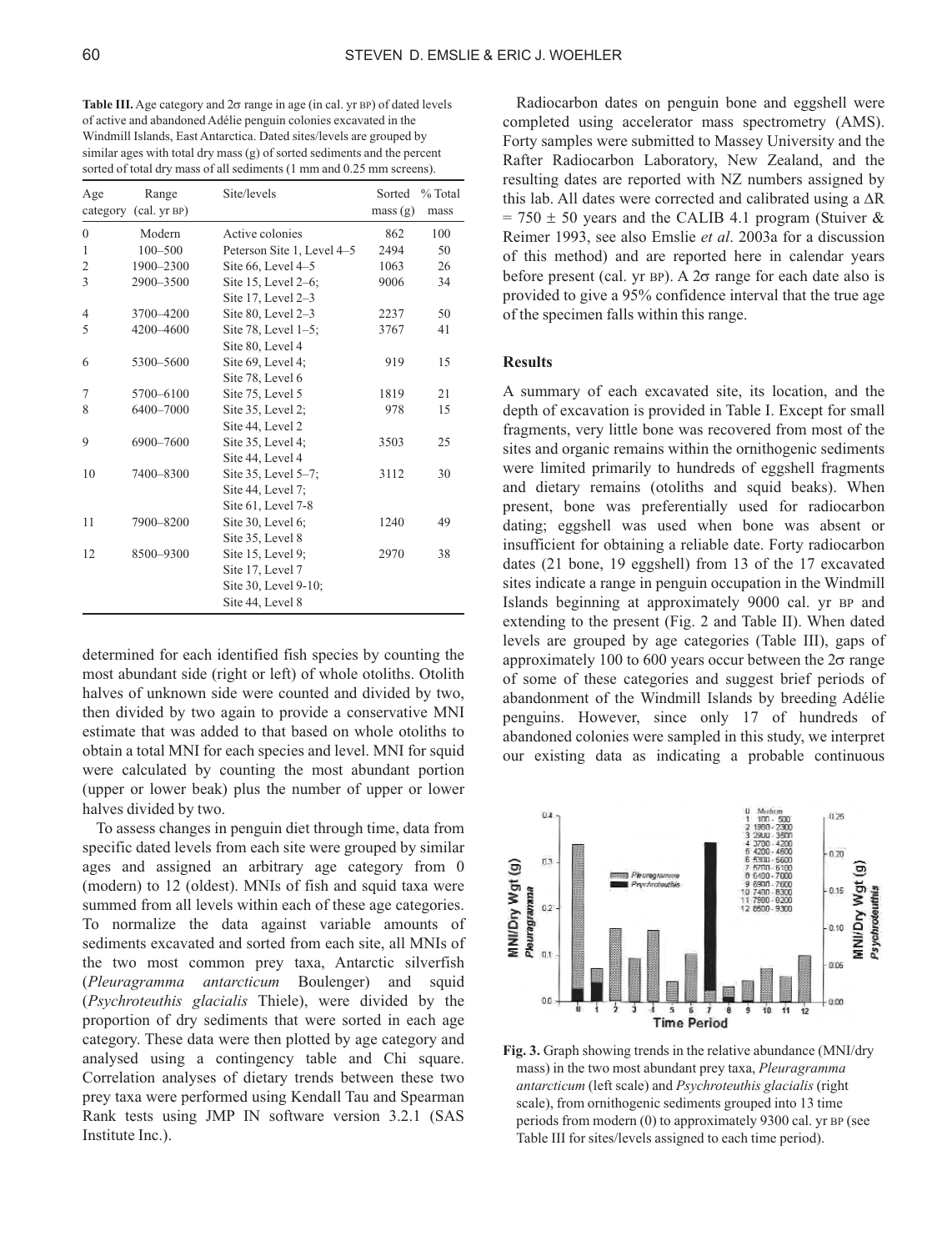**Table IV.** Squid and fish taxa identified from beaks and otoliths recovered from modern and abandoned colonies of Adélie penguins, Windmill Islands, East Antarctica. Total number of identifiable specimens and minimum number of individuals (MNI; in parentheses) are provided for each taxon by dated grouped deposits (see Table I); for *Psychroteuthis glacialis* and *Pleuragramma antarcticum*, the second row of data gives the ratio of MNI per dry mass of sediments sorted from the dated deposits (see Table I). Systematics follow that of Gon & Heemstra (1990) and Miller (1993).

| Taxon                                                                                                                                     | Modern         | $\mathbf{1}$ | $\overline{c}$ | 3                              | $\overline{4}$ | 5            | 6              | $\tau$           | 8                            | 9            | 10             | 11             | 12    |
|-------------------------------------------------------------------------------------------------------------------------------------------|----------------|--------------|----------------|--------------------------------|----------------|--------------|----------------|------------------|------------------------------|--------------|----------------|----------------|-------|
| Cephalopoda: Teuthiodea                                                                                                                   |                |              |                |                                |                |              |                |                  |                              |              |                |                |       |
| Psychroteuthis glacialis                                                                                                                  | 27(15)         | 115(65)      | 3(2)           | 7(5)                           | 2(1)           | 12(8)        | 1(1)           | 693 (391) 23 (7) |                              | 26(11)       | 1(1)           | 3(2)           |       |
|                                                                                                                                           | 0.017          | 0.026        | 0.002          | 0.001                          | 0.0004         | 0.002        | 0.001          | 0.215            | 0.01                         | 0.003        | 0.0003         | 0.002          |       |
| P. glacialis fragments                                                                                                                    | 6              | 13           |                |                                |                | 1            |                | 830              |                              |              |                |                |       |
| Galiteuthis glacialis                                                                                                                     |                |              |                |                                |                |              |                | 1(1)             |                              |              |                |                |       |
| Brachioteuthis sp.                                                                                                                        |                | 1(1)         |                | 1(1)                           |                |              |                |                  |                              |              |                |                |       |
| Unident. Oegopsid fragments                                                                                                               | $\overline{c}$ | 17           |                | 1                              | $\sqrt{2}$     | 15           | 14             | 878              | 4                            | 130          | 6              |                | 2     |
| Unident. Octopoda fragments                                                                                                               |                |              |                |                                |                | $\mathbf{1}$ |                |                  |                              |              |                |                |       |
| Osteichthyes: Paralepididae                                                                                                               |                |              |                |                                |                |              |                |                  |                              |              |                |                |       |
| Notolepis coatsi                                                                                                                          |                |              |                |                                |                |              |                |                  |                              |              | 2(2)           |                |       |
| Notolepis sp.                                                                                                                             |                |              |                |                                |                |              |                |                  | 1(1)                         |              |                |                |       |
| Family Myctophidae<br>Electrona antarctica                                                                                                |                |              |                |                                |                |              |                |                  |                              |              |                |                |       |
| Gymnoscopelus braueri                                                                                                                     | 1(1)           | 1(1)         |                | 2(2)                           |                | 1(1)         | 1(1)           |                  |                              | 1(1)         | 3(2)<br>1(1)   | 7(7)           | 2(2)  |
| Family Macrouridae                                                                                                                        |                |              |                |                                |                |              |                |                  |                              | 1(1)         |                |                |       |
| Cynomacrurus piriei                                                                                                                       |                |              |                | 1(1)                           |                | 2(1)         |                |                  |                              |              | 1(1)           |                |       |
| Unident. Macrouridae                                                                                                                      |                |              |                |                                |                |              |                |                  |                              |              |                |                | 1     |
| Family Ophidiidae                                                                                                                         |                |              |                |                                |                |              |                |                  |                              |              |                |                |       |
| Unident. Ophidiidae                                                                                                                       |                |              |                |                                |                | 3            |                |                  |                              |              |                |                | 1     |
| Family Nototheniidae                                                                                                                      |                |              |                |                                |                |              |                |                  |                              |              |                |                |       |
| Pleuragramma antarcticum 590(292) 355(179) 327(167) 1701(846) 676(345) 383(162) 308(95) 112(56) 57(33) 354(168) 426(230) 111(69) 608(301) |                |              |                |                                |                |              |                |                  |                              |              |                |                |       |
|                                                                                                                                           | 0.338          | 0.072        | 0.157          | 0.094                          | 0.154          | 0.043        | 0.103          | 0.031            | 0.03                         | 0.05         | 0.07           | 0.06           | 0.10  |
| P. antarcticum fragments                                                                                                                  | 6              |              |                |                                |                |              | 67             |                  |                              |              |                |                |       |
| Lepidonotothen sp.                                                                                                                        | 2(2)           |              |                |                                |                |              |                | $\mathbf{1}$     | $\mathbf{1}$                 | 3            | $\mathfrak{2}$ |                | 1     |
| Lepidonotothen cf. L. kempi                                                                                                               | 1(1)           |              |                |                                | 1(1)           |              |                |                  |                              |              | 1(1)           |                |       |
| Trematomus newnesi                                                                                                                        | 19(14)         |              | 2(1)           | 6(3)                           | 7(4)           | 1(1)         | 1(1)           |                  |                              | 1(1)         | 2(2)           | 1(1)           |       |
| Trematomus nicolai                                                                                                                        |                |              |                | 1(1)                           |                |              |                |                  |                              |              |                |                |       |
| Trematomus eulepidotus                                                                                                                    |                |              | 3(3)           |                                | 2(2)           |              |                |                  |                              |              |                |                |       |
| Trematomus bernacchii<br>Trematomus cf. T. newnesi                                                                                        |                |              |                | 7(5)                           | 3(2)           |              |                |                  |                              |              |                |                |       |
| Trematomus cf. T. nicolai                                                                                                                 | 4(2)           |              | 8(6)           | 4(4)                           |                | 2(1)         |                |                  |                              | 3(3)         | 1(1)<br>1(1)   | 1(1)           | 11(8) |
| Trematomus cf. T. eulepidotus 1(1)                                                                                                        |                |              | 1(1)           | 10(1)                          | 1(1)           | 1(1)         |                |                  |                              | 4(3)         | 1(1)           |                | 6(4)  |
| Trematomus cf. T. bernacchii                                                                                                              |                |              |                | 5(4)                           | 3(2)           | 1(1)         |                |                  |                              | 2(2)         |                |                |       |
| Trematomus cf. T. hansoni                                                                                                                 |                |              |                |                                |                |              |                | 1(1)             |                              |              |                |                |       |
| Trematomus sp.                                                                                                                            | 23             |              | 3              | 17                             |                | 20           | 24             | $\mathbf{1}$     |                              | 3            | 7              | $\mathfrak{2}$ | 11    |
| Pagothenia borchgrevinki                                                                                                                  |                | 1(1)         | 2(2)           | 2(2)                           |                |              |                |                  |                              | 1(1)         | 2(2)           |                |       |
| Pagothenia sp.                                                                                                                            |                |              | 1              | 5                              |                | $\mathbf{1}$ | 1              |                  |                              | $\mathbf{1}$ |                |                | 3     |
| Notothenia sp.                                                                                                                            |                |              | $\mathbf{1}$   | 9                              |                |              |                |                  |                              |              |                |                |       |
| Paranotothenia sp.                                                                                                                        |                |              |                |                                | $\mathbf{1}$   |              |                |                  |                              |              |                |                |       |
| cf. Paranotothenia sp.                                                                                                                    | $\mathfrak{2}$ |              |                |                                |                |              |                |                  |                              |              |                |                |       |
| Unident. Nototheniidae                                                                                                                    | $\mathbf{1}$   |              | $\overline{c}$ | 8                              |                |              |                |                  |                              | 1            |                |                |       |
| Unident. Notothenioidei                                                                                                                   | $\overline{4}$ | $\sqrt{2}$   |                | 31                             | $\mathfrak{2}$ | 9            | 33             | 5                | $\mathbf{1}$                 | 24           | $\tau$         |                | 6     |
| Family Artedidraconidae<br>Artedidraco sp.                                                                                                |                |              |                | 2(1)                           |                |              |                |                  |                              |              |                |                |       |
| Unident. Artedidraconidae                                                                                                                 |                |              |                | 1                              |                |              |                |                  |                              |              |                |                |       |
| Family Bathydraconidae                                                                                                                    |                |              |                |                                |                |              |                |                  |                              |              |                |                |       |
| Unident. Bathydraconidae                                                                                                                  | $\overline{c}$ |              |                |                                |                |              |                |                  |                              | 6            |                |                |       |
| Family Channichthyidae                                                                                                                    |                |              |                |                                |                |              |                |                  |                              |              |                |                |       |
| Pagetopsis maculatus                                                                                                                      |                | 1(1)         |                | 1(1)                           | 1(1)           |              |                |                  |                              |              |                |                |       |
| Pagetopsis cf. P. maculatus                                                                                                               |                |              |                |                                |                |              |                |                  |                              | 2(1)         |                |                |       |
| Pagetopsis sp.                                                                                                                            |                |              |                | 9                              |                | $\mathbf{1}$ | $\overline{c}$ |                  |                              |              |                |                |       |
| Chaenodraco wilsoni                                                                                                                       |                |              |                | 1(1)                           | 2(2)           |              | 1(1)           | 1(1)             |                              |              |                |                |       |
| Chaenodraco cf. C. wilsoni                                                                                                                |                | 4(4)         |                | 3(2)                           |                |              |                |                  |                              |              |                |                |       |
| Chaenodraco sp.                                                                                                                           | 3              |              |                |                                |                |              |                |                  |                              |              |                |                |       |
| Chionodraco sp.<br>Unident. Channichthyidae                                                                                               | $\tau$         |              | $\overline{2}$ | $\overline{c}$<br>$\mathbf{2}$ | $\mathbf{1}$   | $\mathbf{1}$ |                |                  |                              |              |                |                | 1     |
| Unident. otolith fragments                                                                                                                | 8              |              |                | 64                             | $8\,$          | 38           |                |                  | $\mathbf{1}$<br>$\mathbf{1}$ |              |                | $\overline{2}$ | 5     |
|                                                                                                                                           |                |              |                |                                |                |              |                |                  |                              |              |                |                |       |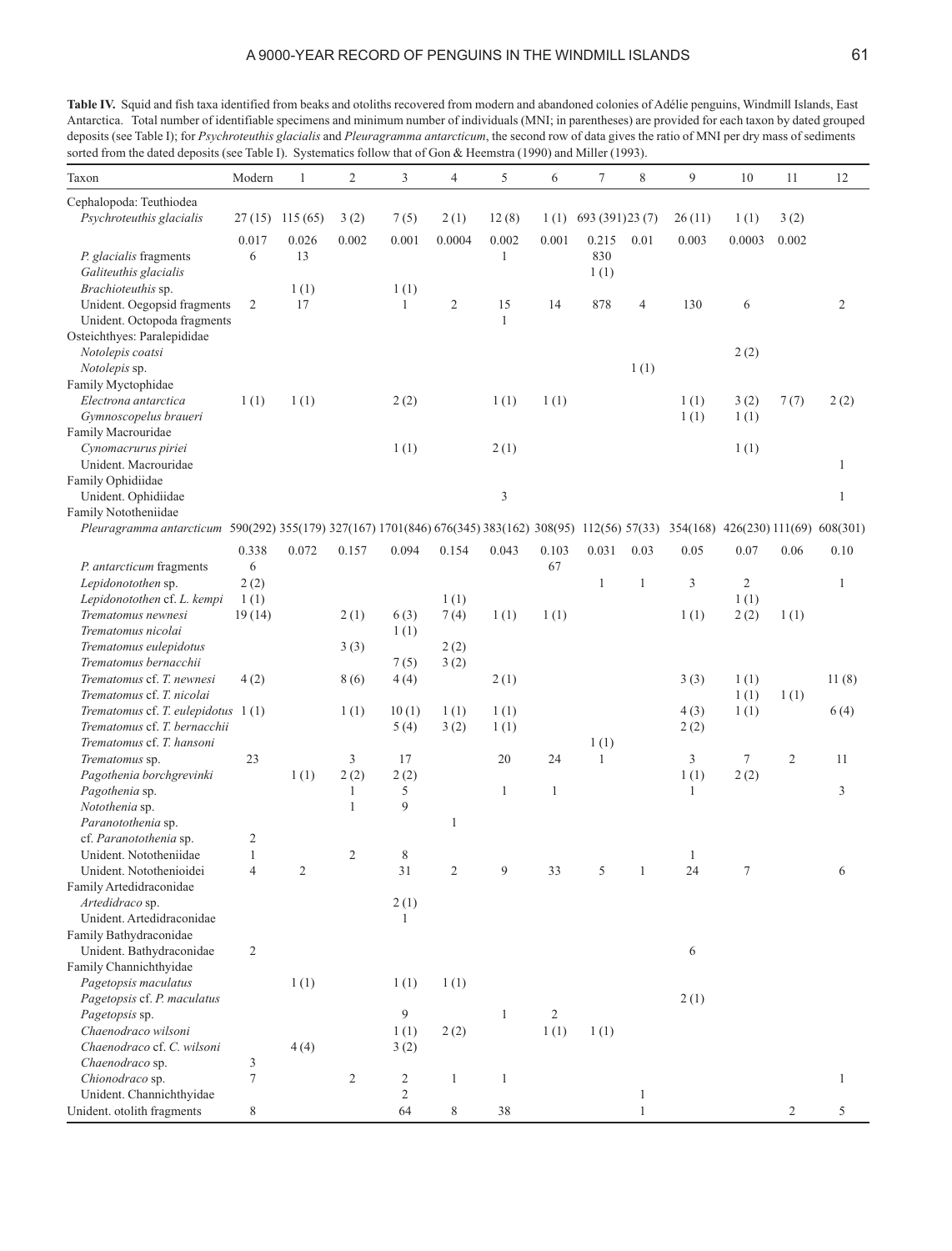occupation of the Windmill Islands over the past 9000 years.

Dietary remains from all dated levels indicate considerable diversity in prey selection, with at least three species of cephalopods and 23 taxa of teleost fish represented (Table IV). Most of the prey, however, are relatively rare in the samples and only two taxa, the Antarctic silverfish (*Pleuragramma antarcticum*) and the squid (*Psychroteuthis glacialis*), are extremely common. These two taxa vary significantly in their relative abundance in the sediments among all time periods (Fig. 3;  $\chi^2$  = 1098; df = 12; *P* < 0.001). *Pleuragramma* is also well represented in modern penguin guano and its importance in the past fluctuates through time. In general, remains of this prey decrease in increasingly older sites, but the variation in MNIs by time period remains significant even when the modern sample is removed from the analysis ( $\chi^2$  = 487; df = 11;  $P \le 0.001$ ). Squid are less represented at most sites except during time period 7 (5700–6100 cal. yr BP) when they are quite abundant. Only one site, Site 75 from Robinson Ridge, dates within this period and the high number of squid beaks preserved in the sediments there is unusual. When this site is removed from the analysis, squid MNIs still vary significantly by time period ( $\chi^2$  = 445.6;  $df = 11$ ;  $P < 0.001$ ). In addition, no correlation occurs between the dietary trends of *Pleuragramma* and *Psychroteuthis* with time period (Kendall Tau and Spearman rho, df =  $12, P > 0.14$ .

# **Discussion**

#### *Penguin occupation history and palaeoclimate*

The glacial and climatic records for the Windmill Islands indicate that this region was glaciated until the early Holocene, when the southern islands were first exposed, followed by the northern islands by the mid-Holocene (Goodwin 1993). A recent study by Kirkup *et al.* (2002) in the southern Windmill Islands adds new information to these interpretations. Using data from a marine sediment core at Peterson Island, these authors found evidence for a mid-Holocene climatic optimum or warming at about 4000 cal. yr BP that resulted in open water and high biogenic production at that time. At the time of their study, only one radiocarbon date was known from penguin remains in this region (Goodwin 1993) which placed the minimum occupation for breeding Adélie penguins in the Windmill Islands at approximately  $3290 \pm 250$  cal. yr BP. This date corresponds with the mid-Holocene climatic optimum identified by Kirkup *et al*. (2002).

The mid-Holocene warming at  $~4000$  BP also has been identified in marine and lake sediment cores in the Windmill Islands. Using diatom assemblages from marine sediment cores, Cremer *et al*. (2001, 2003a, 2003b) identified a warming period or climatic optimum from 4000–1000 cal. yr BP. In addition, Roberts *et al.* (2004)

analysed diatoms from a sediment core from Beall Lake and recognized a warming period from 4800–2900 corr. yr BP.

The 40 new dates on penguin remains from the Windmill Islands reported here help refine these geological interpretations. These dates now indicate that breeding Adélie penguins have probably been continuously present in the Windmill Islands since 9000 cal. yr BP, and that deglaciation in the northern islands took place much earlier than first proposed by Goodwin (1993). Though these penguin dates are presented in calibrated calendar years, and the geological dates are in corrected radiocarbon years, we do not consider this a problem as discrepancies between them are minimal for dates as old as the early to middle Holocene (Stuiver *et al*. 1998). Thus, it appears from this evidence that Adélie penguins began breeding in the Windmill Islands soon after deglaciation following the LGM and exposure of ice free terrain.

The 40 dates on penguin remains also suggest patterns in occupation that require additional investigation (Fig. 2). For example, the oldest dates ranging from approximately 9000–7000 cal. yr BP cluster from sites on Bailey Peninsula. After abandonment of this peninsula, only Site 69 appears to have been reoccupied for a brief period between 6000–5000 cal. yr BP, with Sites 15, 17, and 66 reoccupied from 2000–1000 cal yr. BP. Site 75 on Robinson Ridge and Site 78 on Clark Peninsula also were occupied from about 6000–5000 cal. yr BP. Perhaps after a period of abandonment, Site 78 was reoccupied and Site 80 occupied, on Clark Peninsula at about 4500–3500 cal. yr BP. Finally, Sites 1 and 3 on Peterson Island were colonized from 2000–1000 cal. yr BP.

If these occupation patterns are real, they would fit with palaeoclimatic data from lake and marine sediments in the Windmill Islands and Bunger Hills. For example, Melles *et al.* (1997), Kulbe *et al*. (2001), and Verkulich *et al.* (2002) recognized a cooling trend between 9000–5500 cal. yr BP (dates vary slightly by authors and whether or not dates are reported as cal. yr or  $^{14}C$  yr BP), based on diatoms from marine and lake sediment cores. The peak of this cooling period occurs at about 7000 cal. yr BP, when the penguin colonies on Bailey Peninsula were abandoned. The reoccupation of one site (Site 69) on this peninsula, plus the initial occupation of sites on Clark Peninsula and Robinson Ridge, at 6000–5000 cal. yr BP further corresponds with warming trends at that time. Last, the occupation of sites at Peterson Island and reoccupation of Bailey Peninsula at 2000–1000 cal. yr BP matches a warming period identified by Verkulich *et al*. (2002).

Precise determination on whether or not the dates on abandoned colonies represent a pattern in occupation and reoccupation in the Windmill Islands with climate change requires additional testing. Many undated penguin colonies remain to be sampled in the area and dates on these sites could fill in gaps within this chronology. However, the pattern emerging so far suggests that the earliest occupation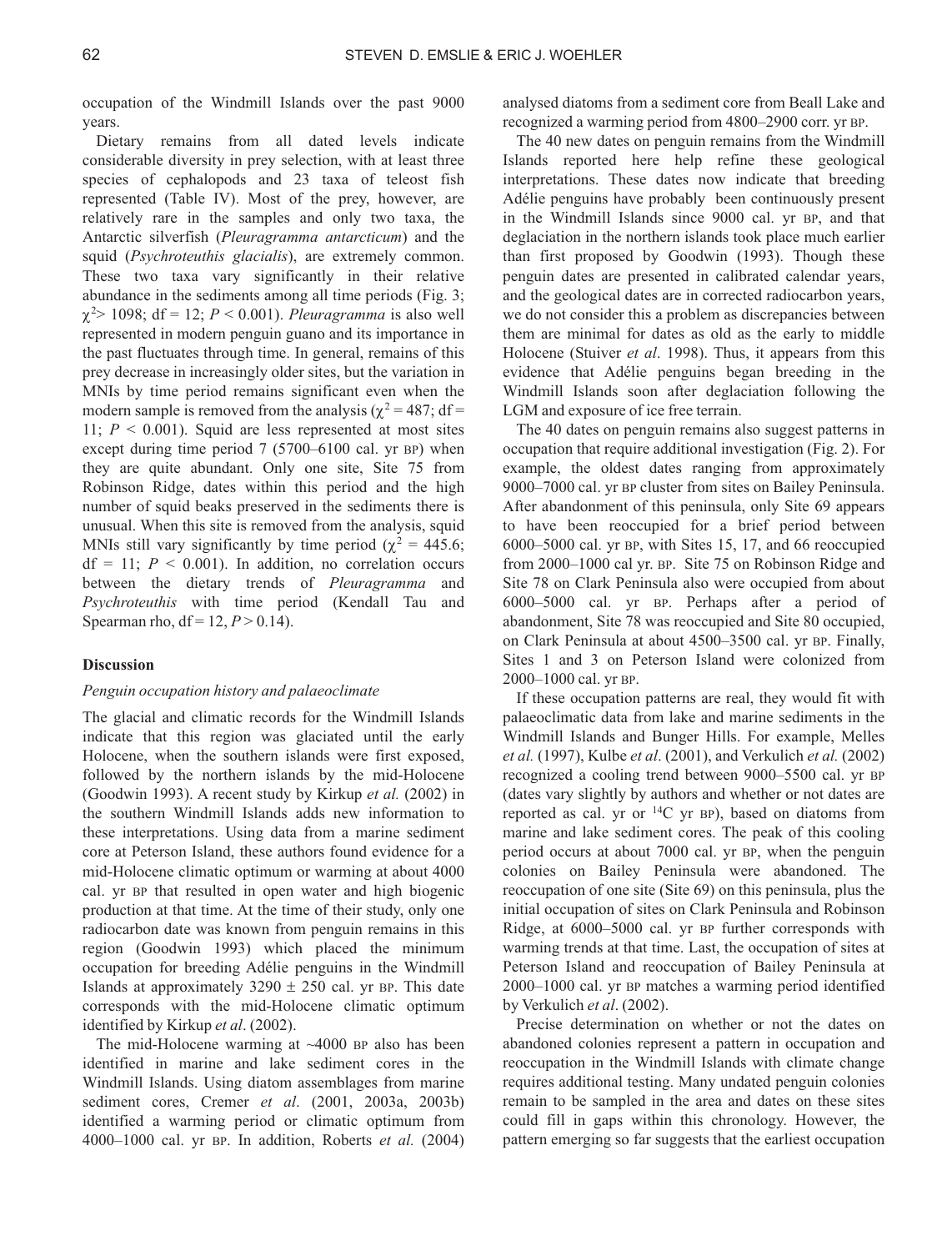of the area occurred only on Bailey Peninsula, and that mid to late Holocene warming trends stimulated additional occupation and reoccupation of specific locations in the Windmill Islands.

The sites on Clark Peninsula also are of interest as they are located on a high ridge distant from the present coastline and above a valley that may have been submerged during the occupation of these sites, thus allowing easy access to this area. Since the occupation of these sites corresponds with the onset of a mid-Holocene warming trend at about 4000 cal. yr BP, it is possible that this scenario is correct. Again, additional sites need to be excavated in this area of the Windmill Islands to test this hypothesis.

# *Palaeodiet*

The diversity and relative abundance of prey taxa identified in the ornithogenic sediments are similar to other regions in the Antarctic. Similar diversity has been apparent in remains from abandoned penguin colonies in the Antarctic Peninsula (Emslie & McDaniel 2002, Emslie *et al*. 2003b) and Ross Sea (Polito *et al*. 2002) regions, as well as in the high representation of *Pleuragramma* and *Psychroteuthis* in these remains. Both of these taxa have circum-Antarctic distributions and appear to be the preferred prey, other than *Euphausia* spp., of Adélie penguins throughout Antarctica (Williams 1995, Ainley 2002). Of particular interest here is that both these prey species fluctuate in their relative abundance in dated ornithogenic sediments from 9000 cal. yr BP to the present. The overall decrease in *Pleuragramma* from younger to increasingly older sites (Fig. 2) may be due more to preservational factors rather than an increase in the importance of this prey to Adélie penguins. The large increase in *Pleuragramma* in the modern guano compared to the fossil sediments supports this suggestion of a preservational effect on the otoliths in older deposits.

Of the other teleost prey that have been identified in the ornithogenic sediments, most are either circum-Antarctic in distribution and occur in continental shelf waters, including in East Antarctica (Gon & Heemstra 1990, Williams & McEldowney 1990, Miller 1993). One species, *Cynomacrurus piriei* Dollo, is more bathypelagic than the others reported here, occurring in deeper waters off the continental shelf in Antarctica. It is represented in three time periods (Table IV), but in very low numbers. All the specimens were well preserved and represented small juveniles or post-larval forms that probably fed in the upper water column (W. Walker, personal communication 2003), where they were subject to predation by diving penguins. The most abundant fish prey in the sediments, other than *Pleuragramma*, include *Trematomus newnesi* Boulenger, *T. eulepidotus* Regan, and *T. bernacchii* Boulenger (in addition to a number of otoliths identified only as *Trematomus* sp.). All three species occur in shelf waters in

East Antarctica and are known to include euphausiids in their diet (Miller 1993).

As with the otoliths, the preservation and abundance of squid beaks in these deposits also are equivocal. In a previous study (Emslie & McDaniel 2002), it was found that otoliths preserved well, but squid beaks less so, in ornithogenic sediments dating up to 6000 years old at Adelaide Island (67°15'S, 68°30'W). Bone in these sediments also was extremely reduced and worn, indicating that continuous freeze/thaw action through time caused considerable erosion and loss of organic remains. Similar erosional effects in the Windmill Islands probably accounts for the absence of bone in many of the sites, although the abundance of squid beaks (including numerous intact specimens) at Site 75, dating up to 6000 years old (time period 7; Table III), is in contrast with these conclusions. It is possible that local conditions within the soil or other factors prevented erosion of organic remains at this site compared to others in this region. Thus, the extremely high abundance of squid at Site 75, with relatively few remains identified in other sites, may be an artefact of preservation, but additional sampling of similarly-aged sites is needed to test this hypothesis. If the high abundance in squid during time period 7 is real, and represents a period of increased consumption of this species by penguins, it could indicate an episode of prey switching due to lack of other preferred prey and/or an increase in numbers of squid in the marine environment. Such an increase might occur during warm climatic intervals, as has been identified in the Bunger Hills between 6000 to 5000 years ago discussed above. In addition, if the relative abundance of *Pleuragramma* and *Psychroteuthis* varied in the marine environment with climate change, a negative correlation could be expected between the dietary trends in these taxa through time, but no such correlation exists in the samples from the Windmill Islands in this study.

The results of this palaeodietary analysis can also be compared to a study on the current diet of Adélie penguins in the Windmill Islands. Kent *et al*. (1998) collected and identified stomach samples from 41 penguins at Shirley Island in January 1992. Their results indicated that the penguins consumed primarily fish (nearly 49% by mass), with *Pleuragramma antarcticum* as the most abundant prey (41.9% by mass), and krill (*Euphausia superba* Dana, 39.7%, and *E. crystallorophias* Holt and Tattersall, 8.5%, by mass). Other teleost prey included *Trematomus newnesi* and *T. bernacchii*, species also identified in the palaeodiet (Table IV). In addition, Kent *et al*. (1998) identified two cephalopods among the prey, the squid *Mesonychoteuthis hamiltoni* Robson, which did not occur in the fossil sediments, and *Psychroteuthis glacialis*. Both these taxa occurred in very low numbers in the penguin stomach contents. Overall, the results of this study are in accord with the fossil data, in that the preferred non-krill prey by Adélie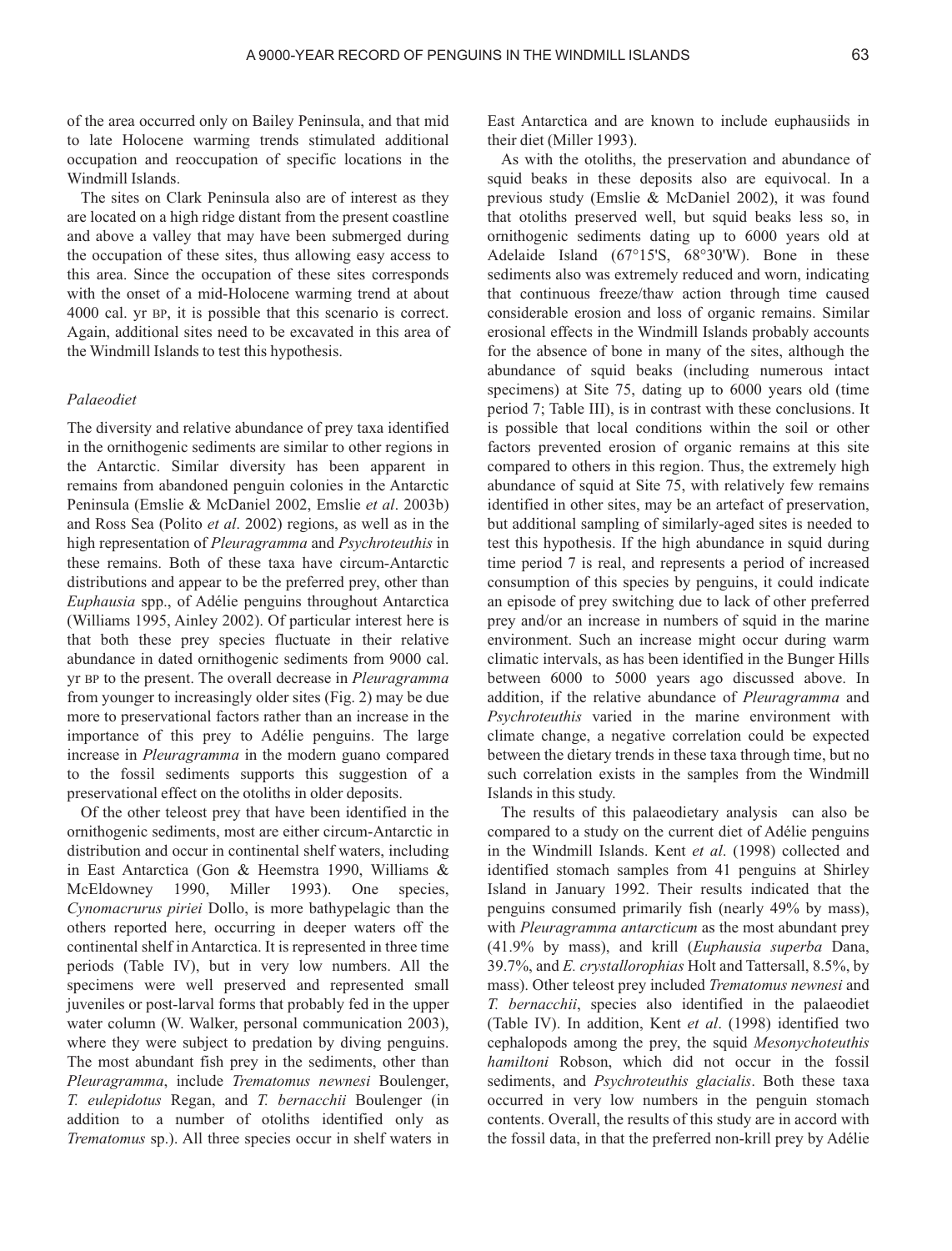

penguins in the Windmill Islands has remained stable for the past 9000 years.

# *Abandoned colonies and nest-site fidelity*

Another characteristic of abandoned colonies in the Windmill Islands of interest is the very high number of these colonies that are present. Over 200 abandoned colonies have been located and mapped, but this is a minimal estimate as not all that are known to exist have been mapped by GPS. This extensive record of occupation and abandonment is currently unknown elsewhere in the Antarctic. It may be due simply to the large amount of ice free terrain in the Windmill Islands compared to other regions, with numerous access beaches for penguins, but

**Fig. 4.** Adélie penguin (*Pygoscelis adeliae*) colony at Whitney Point, Wilkes Land, East Antarctica in 1963 (top) and 2003 (bottom). The colony in the foreground has increased while a colony that established in the 1980s (seen in the background) continues to increase. Top photograph © Australian Antarctic Division archives, bottom photograph © Eric Woehler, AAD.

similar terrain on the Victoria Land Coast, Ross Sea, lacks the density of sites found in this study.

Historic photographs of penguin colonies taken in the 1960s in the Windmill Islands offer one possible explanation for the high number of abandoned sites here (Fig. 4). These photos, compared with more recent images and surveys at the same locations, indicate that some recently established colonies are now declining, while other colonies are being occupied and growing rapidly. The abandonment is occurring over 1–2 decades, or faster than would be expected with natural attrition due to mortality of aging adults, even with low offspring recruitment back to the colony. Moreover, the occupation of nearby mounds by breeding penguins at the same time that others are abandoned has maintained a large penguin population in the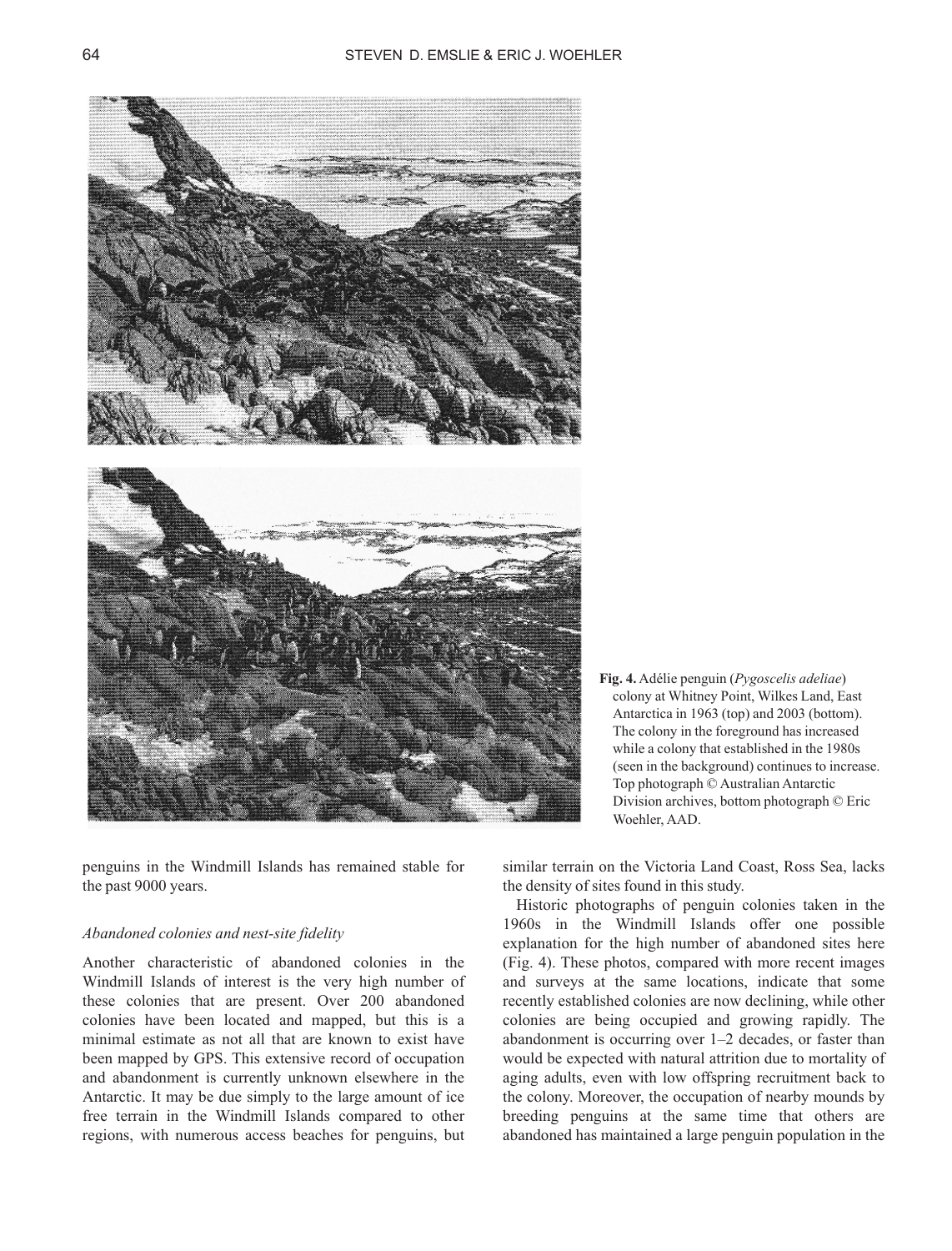Windmill Islands that has increased since the 1950s, not decreased as might be expected if attrition was causing site abandonment.

We hypothesize that small subcolonies of Adélie penguins breeding in one location are moving to new breeding sites, rather than abandoning old sites due to attrition. Such behaviour is rare in Adélie penguins that have been studied in other regions of the Antarctic, and where banded, knownage individuals can be tracked from year to year. Studies on nest-site fidelity in this species range from 62–98.9% for males (Williams 1995, Ainley 2002), but these studies do not indicate whether the movements that occurred were within or between colonies. If Adélie penguins in the Windmill Islands are showing lower site fidelity than in other regions of the Antarctic where this species breeds, it would help explain the high number of abandoned colonies found throughout the region. However, we have no explanation for why penguins would move their breeding sites to a nearby location as abandoned and newly occupied mounds are in the same area and exposed to the same local environmental conditions. Additional study using marked birds would be necessary to fully address this question.

An alternate hypothesis that might explain the high number of abandoned colonies would be that penguin populations in the Windmill Islands were much larger in the past compared to today. If so, simultaneous occupation of most of the now abandoned mounds would need to be demonstrated through radiocarbon analyses. In our sample of 17 sites discussed here, we found a large range in dates for their occupation throughout the Holocene. Thus, it is unlikely that most of the remaining undated sites were occupied at the same time and we believe that low site fidelity is a more likely explanation for the large number of these abandoned sites in the Windmill Islands.

This preliminary study of abandoned penguin colonies in the Windmill Islands has provided a greater resolution to the palaeoclimatic record for this region. The continuous occupation by breeding Adélie penguins over the past 9000 years is unmatched in any other region of the Antarctic. More detailed investigations of these sites are warranted to further document this occupation history, especially in comparison to other locations in East Antarctica (e.g. Vestfold Hills) where similar colonies and colony density may exist.

#### **Acknowledgements**

This research was funded by NSF Grant OPP-9909274 and a Research Experiences for Undergraduates supplement. We thank R. Bottomley, R. Hayward, D. Lee, F. Oliver, and M. Thums for their valuable assistance in the field. F. Oliver also assisted with GPS mapping, and R. Hayward and M. Campo completed sediment analyses in the laboratory. W. Walker provided prey identifications of otoliths and squid beaks. D. Lambert assisted with radiocarbon analyses

at Rafter Radiocarbon Laboratory, New Zealand. We thank the Australian Antarctic Division, and especially the personnel at Casey Station, for their valuable help with transportation and field operations in Antarctica. This paper was improved with comments from Drs D. Ainley and M. Melles.

# **References**

- AINLEY, D.G. 2002. *The Adélie penguin: bellwether of climate change*. New York: Columbia University Press, 310 pp.
- BARONI, C. & OROMBELLI, G. 1994. Abandoned penguin rookeries as Holocene paleoclimatic indicators in Antarctica. *Geology*, **22**, 23–26.
- CREMER, H., GORE, D., KIRKUP, H., MCMINN, A., MELLES, M., ROBERTS, D. & HUBBERTEN, H.-W. 2001. The late Quaternary environmental history of the Windmill Islands, East Antarctica - initial evidence from the diatom record. *In* ECONOMOU-AMILLI, A., *ed*. *16th International Diatom Symposium Proceedings*. Athens, Greece: University of Athens, 471–484.
- CREMER, H., GORE, D., MELLES, M. & ROBERTS, D. 2003a. Palaeoclimatic significance of late Quaternary diatom assemblages from southern Windmill Islands, East Antarctica. *Palaeogeography, Palaeoclimatology, Palaeoecology*, **195**, 261–280.
- CREMER, H., ROBERTS, D., MCMINN, A., GORE, D. & MELLES, M. 2003b. The Holocene diatom flora of marine bays in the Windmill Islands, East Antarctica. *Botanica Marina*, **46**, 82–106.
- EMSLIE, S.D. 1995. Age and taphonomy of abandoned penguin colonies in the Antarctic Peninsula region. *Polar Record*, **31**, 409–418.
- EMSLIE, S.D. 2001. Radiocarbon dates from abandoned penguin colonies in the Antarctic Peninsula region. *Antarctic Science*, **13**, 289–295.
- EMSLIE, S.D. & MCDANIEL, J. 2002. Adélie penguin diet and climate change during the middle to late Holocene in northern Marguerite Bay, Antarctic Peninsula. *Polar Biology*, **25**, 222–229.
- EMSLIE, S.D., BERKMAN, P.A., AINLEY, D.G., COATS, L. & POLITO, M. 2003a. Late-Holocene initiation of ice free ecosystems in the southern Ross Sea, Antarctica. *Marine Ecology Progress Series*, **262**, 19–25.
- EMSLIE, S.D., RITCHIE, P. & LAMBERT, D. 2003b. Late-Holocene penguin occupation and diet at King George Island, Antarctic Peninsula. *Antarctic Research Series*, **79**, 171–180.
- GON, O. & HEEMSTRA, P.C. 1990. *Fishes of the Southern Ocean*. Grahamstown, South Africa: J.L.B. Smith Institute of Ichthyology, 462 pp.
- GOODWIN, I.D. 1993. Holocene deglaciation, sea-level change, and the emergence of the Windmill Islands, Budd Coast, Antarctica. *Quaternary Research*, **40**, 70–80.
- KENT, S., SEDDON, J., ROBERTSON, G. & WIENECKE, B.C. 1998. Diet of Adélie penguins *Pygoscelis adeliae* at Shirley Island, East Antarctica, January 1992. *Marine Ornithology*, **26**, 7–10.
- KIRKUP, H., MELLES, M. & GORE, D.B. 2002. Late Quaternary environment of southern Windmill Islands, East Antarctica. *Antarctic Science*, **14**, 385–394.
- KULBE, T., MELLES, M., VERKULICH, S.R. & PUSHINA, Z.V. 2001. East Antarctic climate and environmental variability over the last 9400 years inferred from marine sediments of the Bunger Oasis. *Arctic, Antarctic, and Alpine Research*, **33**, 223–230.
- MELLES, M., KULBE, T., VERKULICH, S.R., PUSHINA, Z.V. & HUBBERTEN, H.-W. 1997. Late Pleistocene and Holocene environmental history of Bunger Hills, East Antarctica, as revealed by freshwater and epishelf lake sediments. *In* RICCI, C.A., *ed*. *The Antarctic region: geological evolution and processes*. Siena, Italy: Terra Antarctica Publication, 809–820.
- MILLER, R.G. 1993. *A history and atlas of the fishes of the Antarctic Ocean*. Carson City, NV: Foresta Institute for Ocean and Mountain Studies, 792 pp.